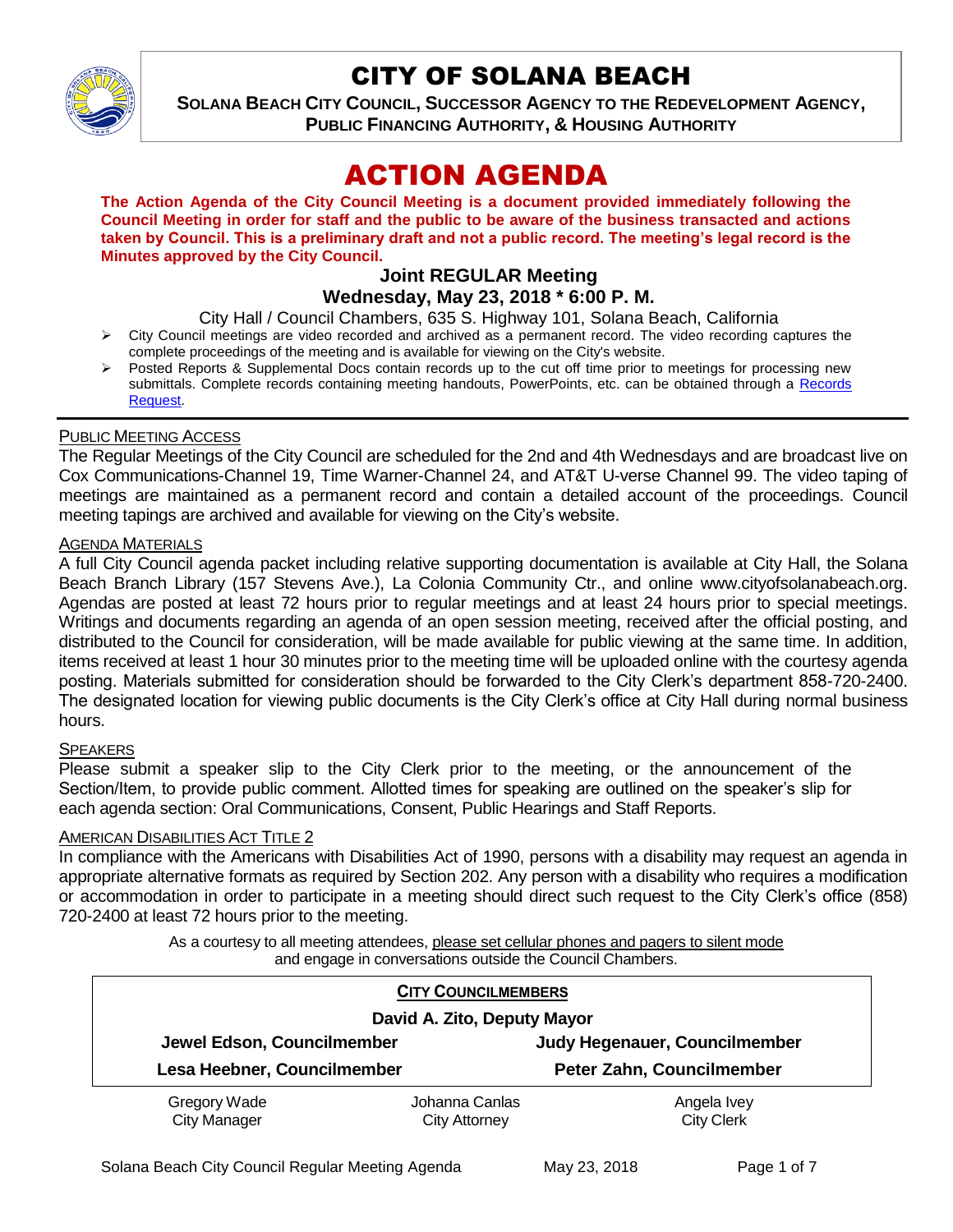## SPEAKERS:

Please submit your speaker slip to the City Clerk prior to the meeting or the announcement of the Item. Allotted times for speaking are outlined on the speaker's slip for Oral Communications, Consent, Public Hearings and Staff Reports.

## READING OF ORDINANCES AND RESOLUTIONS:

Pursuant to Solana Beach Municipal Code Section 2.04.460, at the time of introduction or adoption of an ordinance or adoption of a resolution, the same shall not be read in full unless after the reading of the title, further reading is requested by a member of the Council. If any Councilmember so requests, the ordinance or resolution shall be read in full. In the absence of such a request, this section shall constitute a waiver by the council of such reading.

# **CALL TO ORDER AND ROLL CALL:**

## **CLOSED SESSION REPORT:** (when applicable)

# **FLAG SALUTE:**

## **APPROVAL OF AGENDA: COUNCIL ACTION: Approved 5/0**

## **PROCLAMATIONS/CERTIFICATES:** *Ceremonial*

1. Public Works Week

**PRESENTATIONS:** Ceremonial items that do not contain in-depth discussion and no action/direction. *None at the posting of this agenda*

## **ORAL COMMUNICATIONS:**

This portion of the agenda provides an opportunity for members of the public to address the City Council on items relating to City business and not appearing on today's agenda by submitting a speaker slip (located on the back table) to the City Clerk. Comments relating to items on this evening's agenda are taken at the time the items are heard. Pursuant to the Brown Act, no action shall be taken by the City Council on public comment items. Council may refer items to the City Manager for placement on a future agenda. The maximum time allotted for each presentation is THREE MINUTES (SBMC 2.04.190). Please be aware of the timer light on the Council Dais.

## **COUNCIL COMMUNITY ANNOUNCEMENTS / COMMENTARY:**

*An opportunity for City Council to make brief announcements or report on their activities. These items are not agendized for official City business with no action or substantive discussion.* 

## **A. CONSENT CALENDAR:** (Action Items) (A.1. - A.5.)

Items listed on the Consent Calendar are to be acted in a single action of the City Council unless pulled for discussion. Any member of the public may address the City Council on an item of concern by submitting to the City Clerk a speaker slip (located on the back table) before the Consent Calendar is addressed. Those items removed from the Consent Calendar by a member of the Council will be trailed to the end of the agenda, while Consent Calendar items removed by the public will be discussed immediately after approval of the Consent Calendar.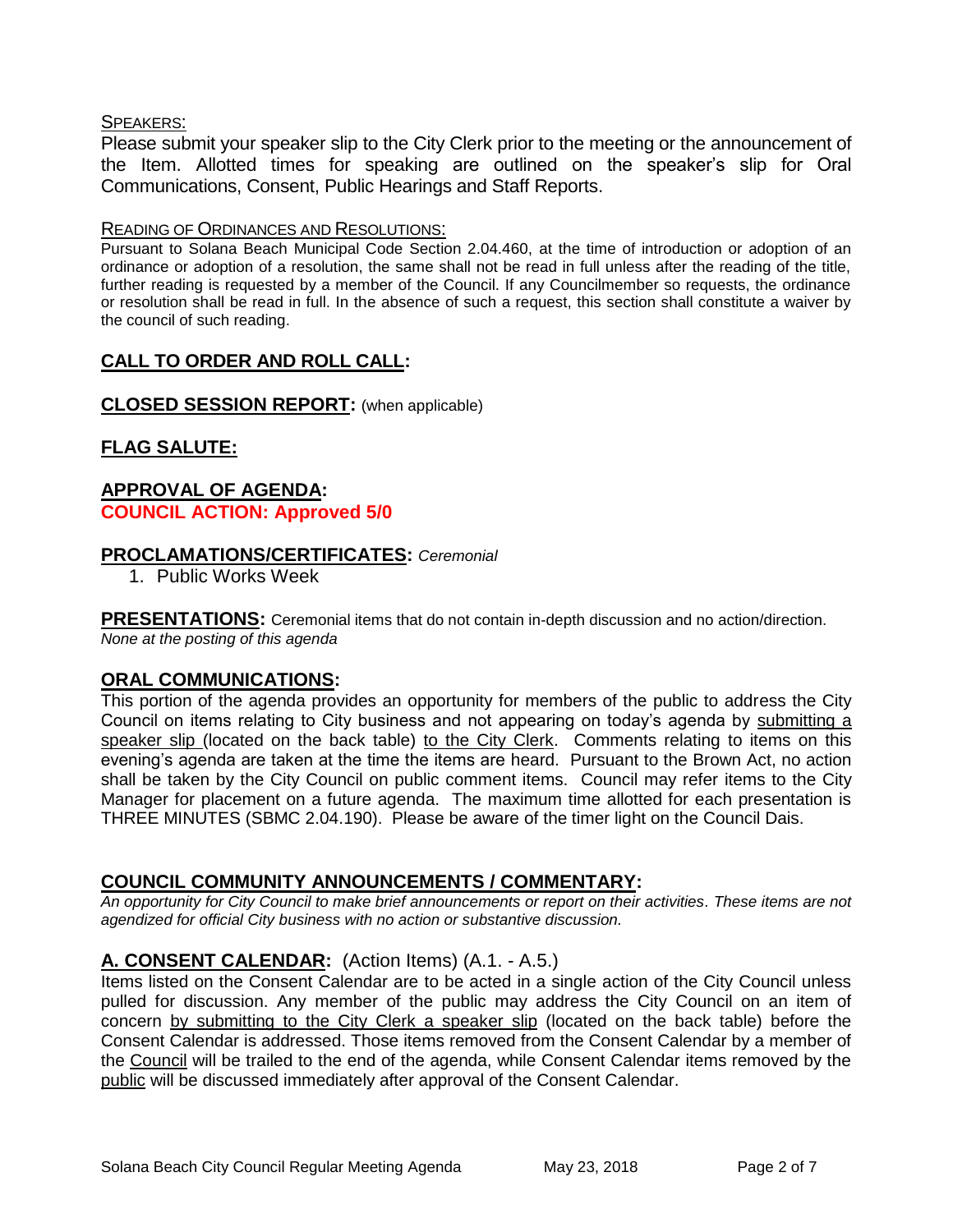## **A.1. Register Of Demands.** (File 0300-30)

Recommendation: That the City Council

1. Ratify the list of demands for April 21 – May 4, 2018.

#### [Item A.1. Report \(click here\)](https://solanabeach.govoffice3.com/vertical/Sites/%7B840804C2-F869-4904-9AE3-720581350CE7%7D/uploads/Item_A.1._Report_(click_here)_5-23-18.PDF)

*Posted Reports & Supplemental Docs contain records up to the cut off time, prior to the start of the meeting, for processing new submittals. The final official record containing handouts, PowerPoints, etc. can be obtained through a Records Request to the City Clerk's Office.* **COUNCIL ACTION: Approved 5/0**

## **A.2. General Fund Adopted Budget for Fiscal Year 2017-2018 Changes.** (File 0330-30)

Recommendation: That the City Council

1. Receive the report listing changes made to the Fiscal Year 2017-2018 General Fund Adopted Budget.

#### [Item A.2. Report \(click here\)](https://solanabeach.govoffice3.com/vertical/Sites/%7B840804C2-F869-4904-9AE3-720581350CE7%7D/uploads/Item_A.2._Report_(click_here)_5-23-18.PDF)

*Posted Reports & Supplemental Docs contain records up to the cut off time, prior to the start of the meeting, for processing new submittals. The final official record containing handouts, PowerPoints, etc. can be obtained through a Records Request to the City Clerk's Office.* **COUNCIL ACTION: Approved 5/0**

## **A.3. Solana Beach Coastal Rail Trail Maintenance District Engineer's Report, Annual Levy, and Collection of Assessments.** (File 0495-20)

Recommendation: That the City Council

- 1. Adopt **Resolution 2018-050**, initiating the proceedings for the annual levy of assessments within the Coastal Rail Trail Maintenance District.
- 2. Adopt **Resolution 2018-051**, approving the Engineer's Report for proceedings of the annual levy of assessments within Coastal Rail Trail Maintenance District.
- 3. Adopt **Resolution 2018-052**, declaring intention to provide for the annual levy and collection of assessments in Coastal Rail Trail Maintenance District and setting a time and date for a public hearing for June 27, 2018.

[Item A.3. Report \(click here\)](https://solanabeach.govoffice3.com/vertical/Sites/%7B840804C2-F869-4904-9AE3-720581350CE7%7D/uploads/Item_A.3._Report_(click_here)_05-23-18.PDF)

Posted Reports & Supplemental Docs contain records up to the cut off time, prior to the start of the meeting, for processing new submittals. *The final official record containing handouts, PowerPoints, etc. can be obtained through a Records Request to the City Clerk's Office.* **COUNCIL ACTION: Approved 5/0**

#### **A.5. City-Wide Landscape Maintenance Services Agreement.** (File 0750-25)

Recommendation: That the City Council

#### 1. Adopt **Resolution 2018-058**:

- a. Authorizing the City Manager to execute a one year agreement with Nissho of California, Inc., in an amount not to exceed \$334,711, for Citywide Landscape Maintenance Services effective July 1, 2018.
- b. Authorizing the City Manager to extend the agreement for four additional years at the City's option.

#### [Item A.5. Report \(click here\)](https://solanabeach.govoffice3.com/vertical/Sites/%7B840804C2-F869-4904-9AE3-720581350CE7%7D/uploads/Item_A.5._Report_(click_here)_5-23-18.PDF)

*Posted Reports & Supplemental Docs contain records up to the cut off time, prior to the start of the meeting, for processing new submittals. The final official record containing handouts, PowerPoints, etc. can be obtained through a Records Request to the City Clerk's Office.* **COUNCIL ACTION: Approved 5/0**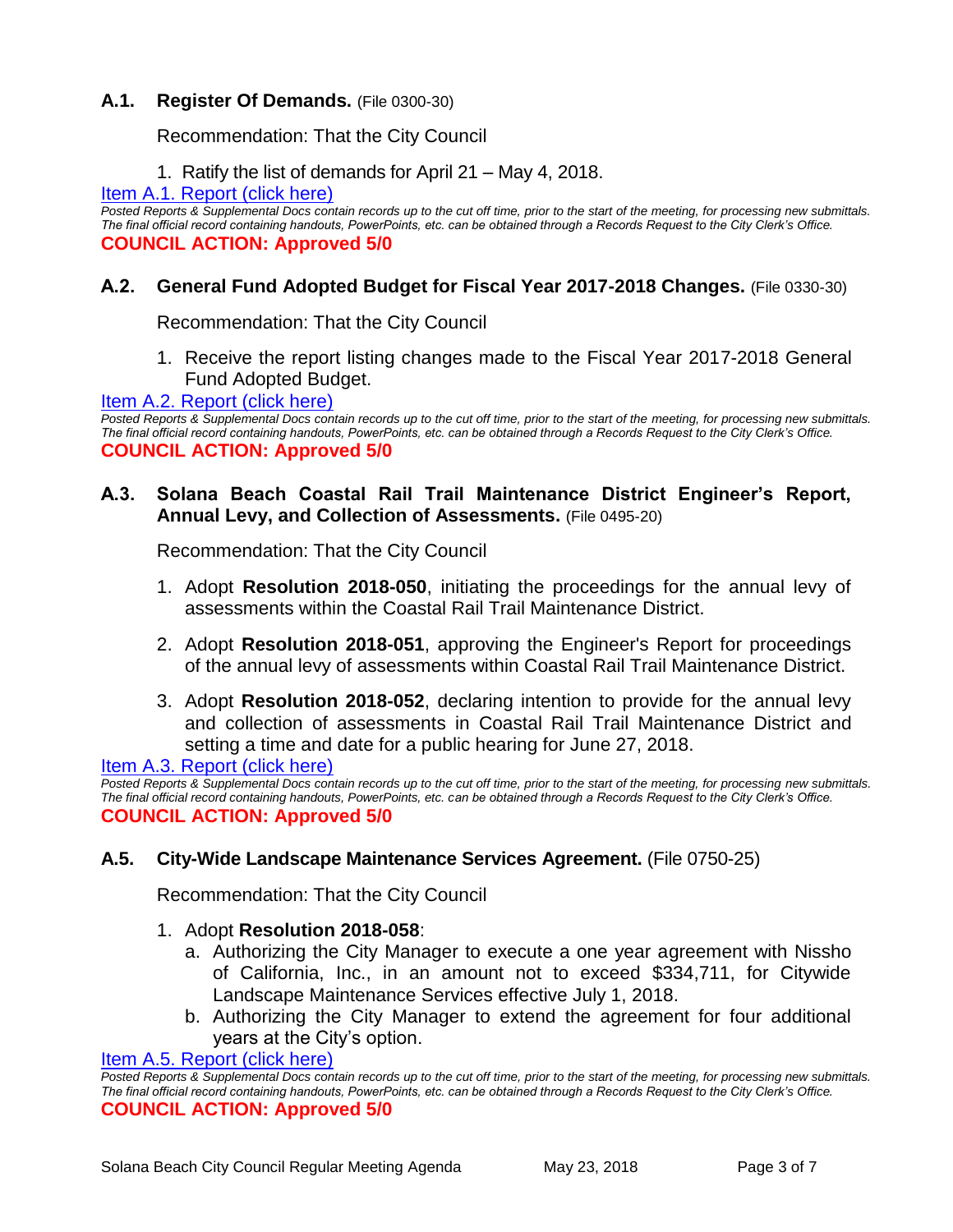## **B. PUBLIC HEARINGS:** (B.1. – B.2.)

This portion of the agenda provides citizens an opportunity to express their views on a specific issue as required by law after proper noticing by submitting a speaker slip (located on the back table) to the City Clerk. After considering all of the evidence, including written materials and oral testimony, the City Council must make a decision supported by findings and the findings must be supported by substantial evidence in the record. An applicant or designees for a private development/business project, for which the public hearing is being held, is allotted a total of fifteen minutes to speak, as per SBMC 2.04.210. A portion of the fifteen minutes may be saved to respond to those who speak in opposition. All other speakers have three minutes each. Please be aware of the timer light on the Council Dais.

## **B.1. Public Hearing**: **Five-Year Regional Transportation Improvement Program (RTIP) for Fiscal Years 2019 through 2023.** (File 0840-30)

Recommendation: That the City Council

- 1. Conduct the Public Hearing: Open the public hearing, Report Council disclosures, Receive public testimony, and Close the public hearing.
- 2. Adopt **Resolution 2018-059**, approving the *TransNet* Local Street Improvement Program list of projects for Fiscal Years 2019 through 2023.

#### [Item B.1. Report \(click here\)](https://solanabeach.govoffice3.com/vertical/Sites/%7B840804C2-F869-4904-9AE3-720581350CE7%7D/uploads/Item_B.1._Report_(click_here)_5-23-18.PDF)

*Posted Reports & Supplemental Docs contain records up to the cut off time, prior to the start of the meeting, for processing new submittals. The final official record containing handouts, PowerPoints, etc. can be obtained through a Records Request to the City Clerk's Office.* **COUNCIL ACTION: Approved 5/0**

## **B.2. Public Hearing: 325 S. Sierra, Applicant: Vince Amela, Seascape Shores Condominiums HOA, Case 17-17-39.** (File 0600-40)

Recommendation: That the City Council

- 1. Conduct the Public Hearing: Open the public hearing, Report Council disclosures, receive public testimony, and close the public hearing.
- 2. Find the Proposed Project exempt from the requirements of CEQA pursuant to 2018 State California CEQA Guidelines §15301 (existing structures) and §15302 (replacement and reconstruction).
- 3. Adopt **Resolution 2018-048** conditionally approving a Development Review Permit to replace less than 50% of the existing private beach access stairway below 325 South Sierra Avenue, Solana Beach.

[Item B.2. Report \(click here\)](https://solanabeach.govoffice3.com/vertical/Sites/%7B840804C2-F869-4904-9AE3-720581350CE7%7D/uploads/Item_B.2._Report_(click_here)_5-23-18.PDF)

[Item B.2. Supplemental Docs \(updated 5-23](https://solanabeach.govoffice3.com/vertical/Sites/%7B840804C2-F869-4904-9AE3-720581350CE7%7D/uploads/B.2._Supplemental_Docs_(Updated_5-23_at_1pm).pdf) at 1:00pm)

*Posted Reports & Supplemental Docs contain records up to the cut off time, prior to the start of the meeting, for processing new submittals. The final official record containing handouts, PowerPoints, etc. can be obtained through a Records Request to the City Clerk's Office.* **COUNCIL ACTION: Approved 5/0**

# **C. STAFF REPORTS**: (C.1. - C.4.)

*Submit speaker slips to the City Clerk.*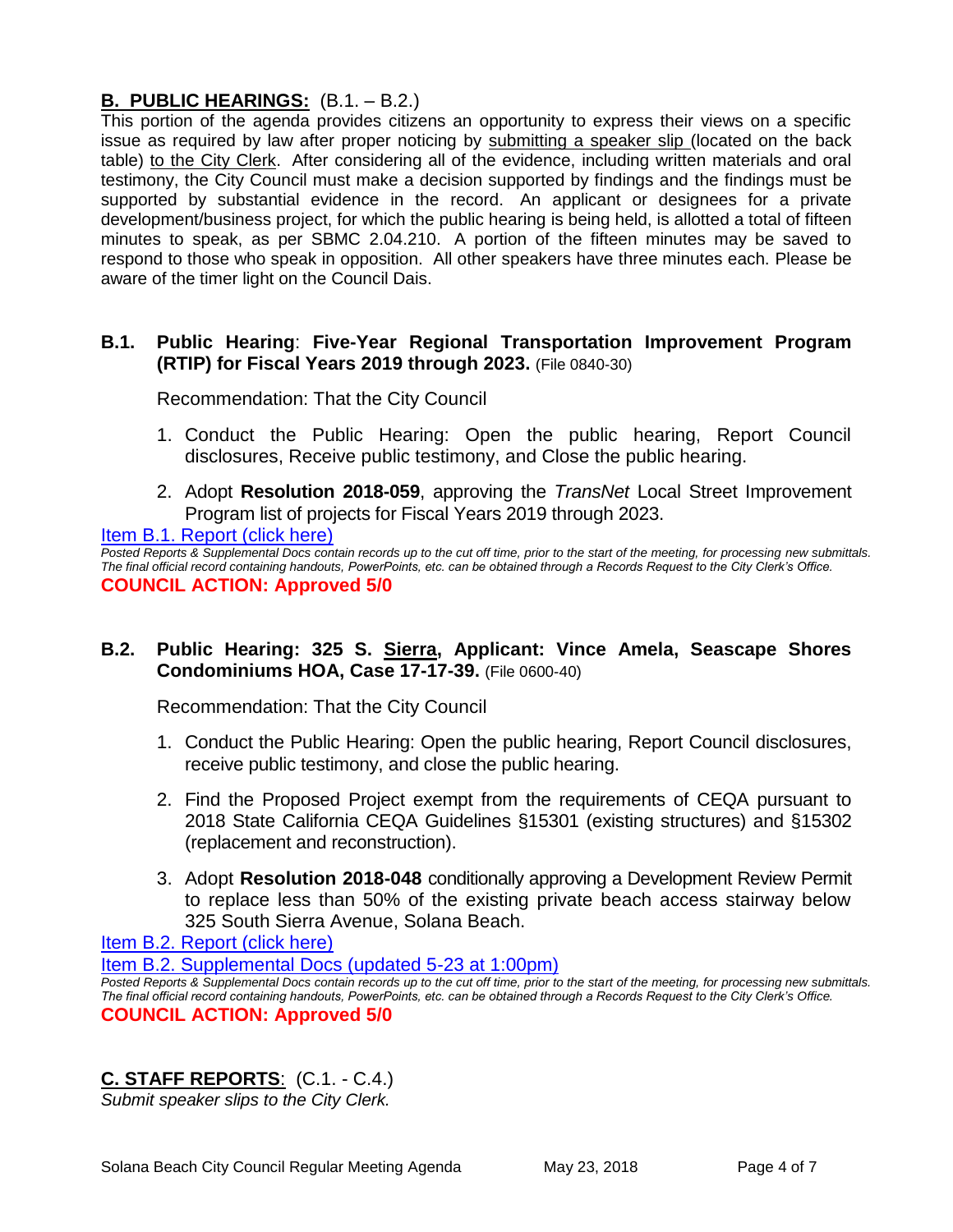## **C.1. Adopt (2nd Reading) of Ordinance 486 Making Necessary Changes to Solana Beach Municipal Code Chapter 8.04 Animal Control.** (File 0200-10)

Recommendation: That the City Council

1. Adopt **Ordinance 486** making necessary changes to SBMC Chapter 8.04 Animal Control.

#### [Item C.1. Report \(click here\)](https://solanabeach.govoffice3.com/vertical/Sites/%7B840804C2-F869-4904-9AE3-720581350CE7%7D/uploads/Item_C.1._Report_(click_here)_5-23-18.PDF)

*Posted Reports & Supplemental Docs contain records up to the cut off time, prior to the start of the meeting, for processing new submittals. The final official record containing handouts, PowerPoints, etc. can be obtained through a Records Request to the City Clerk's Office.* **COUNCIL ACTION: Approved 5/0**

**C.2. Fire Governance Subcommittee Members Regarding Changes to Fire Cooperative Agreement Language, Cost Allocation Methodology & Positions.** (File 0260-10)

Recommendation: That the City Council

1. Discuss and provide direction to the Fire Governance Standing Committee Members and City Manager on the proposed cost allocation methodology, position reclassification, and updated language change in the Third Amendment to the Agreement for Cooperative Management Services.

[Item C.2. Report \(click here\)](https://solanabeach.govoffice3.com/vertical/Sites/%7B840804C2-F869-4904-9AE3-720581350CE7%7D/uploads/Item_C.2._Report_(click_here)_05-23-18.pdf)

[Item C.2. Supplemental Docs \(updated 5-23 at 11:00am\)](https://solanabeach.govoffice3.com/vertical/Sites/%7B840804C2-F869-4904-9AE3-720581350CE7%7D/uploads/C.2._Supplemental_Docs_(Updated_5-23_at_11am).pdf) 

*Posted Reports & Supplemental Docs contain records up to the cut off time, prior to the start of the meeting, for processing new submittals. The final official record containing handouts, PowerPoints, etc. can be obtained through a Records Request to the City Clerk's Office.* **Discussion**

#### **C.3. Highway 101 Corridor Specific Plan Discussion.** (File 0600-70)

Recommendation: That the City Council

1. Discuss possible amendments to the Highway 101 Corridor Specific Plan and provide direction to Staff as needed.

[Item C.3. Report \(click here\)](https://solanabeach.govoffice3.com/vertical/Sites/%7B840804C2-F869-4904-9AE3-720581350CE7%7D/uploads/Item_C.3._Report_(click_here)_05-23-18.PDF)

[Item C.3. Supplemental Docs \(updated 5-23 at 3:00pm\)](https://solanabeach.govoffice3.com/vertical/Sites/%7B840804C2-F869-4904-9AE3-720581350CE7%7D/uploads/C.3.a._Supplemental_Docs_(Updated_5-23_at_3pm).pdf)

*Posted Reports & Supplemental Docs contain records up to the cut off time, prior to the start of the meeting, for processing new submittals. The final official record containing handouts, PowerPoints, etc. can be obtained through a Records Request to the City Clerk's Office.* **Discussion**

## **C.4. National Demographics Corporation Agreement for Services Related to Transition To District-Based Council Member Elections.** (File 0430-60)

Recommendation: That the City Council

1. Adopt **Resolution 2018-067**, approving and ratifying agreement with National Demographics Corporation.

[Item C.4. Report \(click here\)](https://solanabeach.govoffice3.com/vertical/Sites/%7B840804C2-F869-4904-9AE3-720581350CE7%7D/uploads/Item_C.4._Report_(click_here)_05-23-18.PDF)

*Posted Reports & Supplemental Docs contain records up to the cut off time, prior to the start of the meeting, for processing new submittals. The final official record containing handouts, PowerPoints, etc. can be obtained through a Records Request to the City Clerk's Office.* **COUNCIL ACTION: Approved 5/0**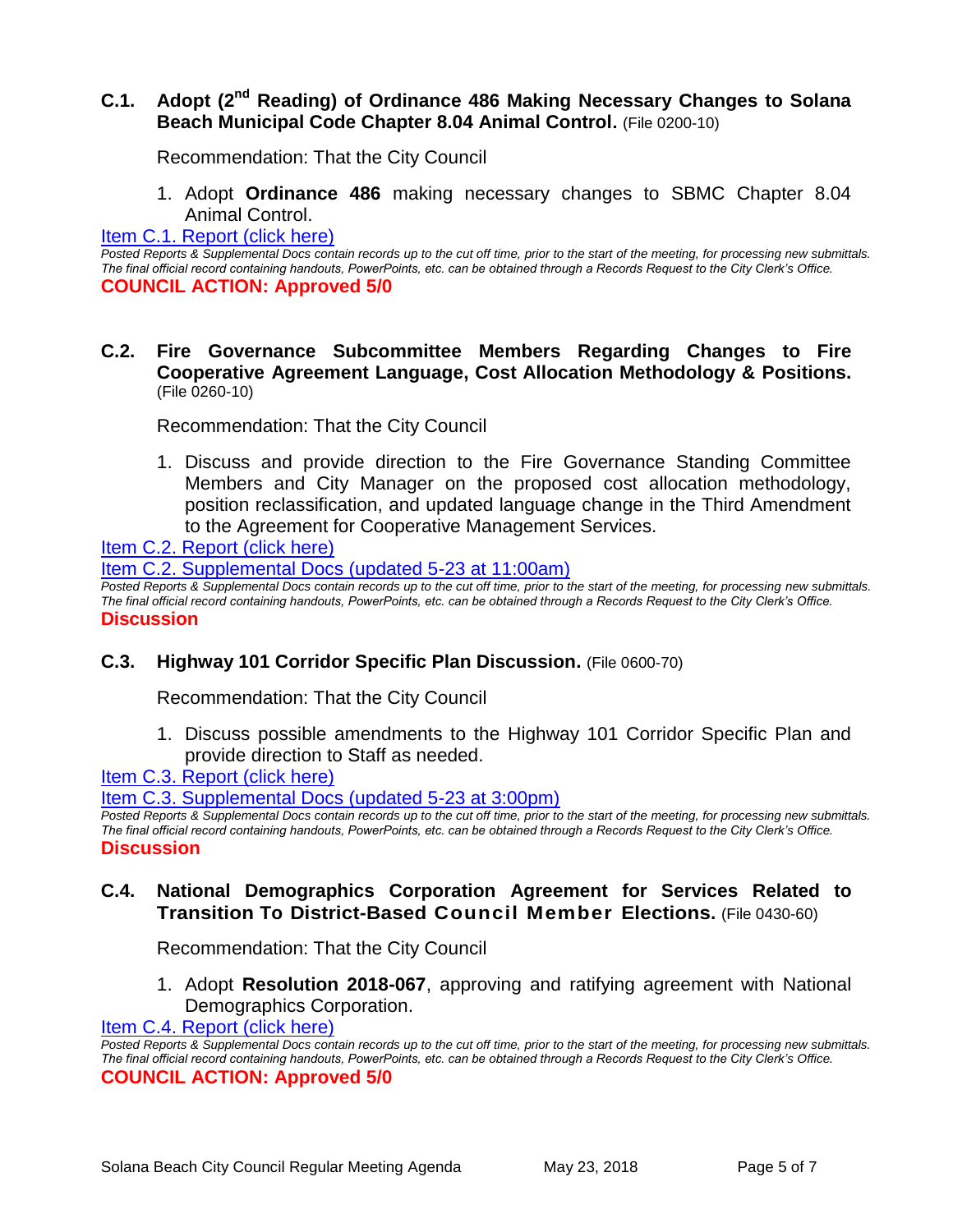## **A.4. Solana Beach Lighting District Engineer's Report, Annual Levy and Collection of Assessments.** (File 0495-20)

Recommendation: That the City Council

- 1. Adopt **Resolution 2018-053** approving the Engineer's Report for proceedings of the annual levy of assessments within a special maintenance district.
- 2. Adopt **Resolution 2018-054** declaring intention to provide for an annual levy and collection of assessment in a special maintenance district and setting a time and date for a public hearing; and scheduling the public hearing for June 27, 2018.

#### [Item A.4. Report \(click here\)](https://solanabeach.govoffice3.com/vertical/Sites/%7B840804C2-F869-4904-9AE3-720581350CE7%7D/uploads/Item_A.4._Report_(click_here)_5-23-18.PDF)

*Posted Reports & Supplemental Docs contain records up to the cut off time, prior to the start of the meeting, for processing new submittals. The final official record containing handouts, PowerPoints, etc. can be obtained through a Records Request to the City Clerk's Office.* **COUNCIL ACTION: Approved 5/0**

## **WORK PLAN COMMENTS:**

*Adopted June 14, 2017*

## **COMPENSATION & REIMBURSEMENT DISCLOSURE:**

GC: Article 2.3. Compensation: 53232.3. (a) Reimbursable expenses shall include, but not be limited to, meals, lodging, and travel. 53232.3 (d) Members of a legislative body shall provide brief reports on meetings attended at the expense of the local agency at the next regular meeting of the legislative body.

## **COUNCIL COMMITTEE REPORTS:**

## **REGIONAL COMMITTEES: (outside agencies, appointed by this Council)**

- a. City Selection Committee (meets twice a year) Primary-Edson, Alternate-Zito
- b. County Service Area 17: Primary-Zahn, Alternate-Hegenauer
- c. Escondido Creek Watershed Authority: Zahn /Staff (no alternate).
- d. League of Ca. Cities' San Diego County Executive Committee: Primary-Edson, Alternate-Heebner and any subcommittees.
- e. League of Ca. Cities' Local Legislative Committee: Primary-Edson, Alternate-Heebner
- f. League of Ca. Cities' Coastal Cities Issues Group (CCIG): Primary-Edson, Alternate-Heebner
- g. North County Dispatch JPA: Primary-Heebner, Alternate-Edson
- h. North County Transit District: Primary-Edson, Alternate-Heebner
- i. Regional Solid Waste Association (RSWA): Primary-Hegenauer, Alternate-Heebner
- j. SANDAG: Primary-Zito, Alternate-Edson,  $2^{nd}$  Alternate-Heebner, and any subcommittees.
- k. SANDAG Shoreline Preservation Committee: Primary-Zito, Alternate-Hegenauer
- l. San Dieguito River Valley JPA: Primary-Hegenauer, Alternate-Heebner
- m. San Elijo JPA: Primary-Zito, Primary-Zahn, Alternate-City Manager
- n. 22<sup>nd</sup> Agricultural District Association Community Relations Committee: Primary-Heebner, Alternate-Edson

## **STANDING COMMITTEES: (All Primary Members)** *(Permanent Committees)*

- a. Business Liaison Committee Zito, Edson.
- b. Fire Dept. Management Governance & Organizational Evaluation Edson, Hegenauer
- c. Highway 101 / Cedros Ave. Development Committee Edson, Heebner
- d. I-5 Construction Committee Zito, Edson.
- e. Parks and Recreation Committee Zito. Edson
- f. Public Arts Committee Hegenauer, Heebner
- g. School Relations Committee Hegenauer, Zahn
- h. Solana Beach-Del Mar Relations Committee Zito, Heebner